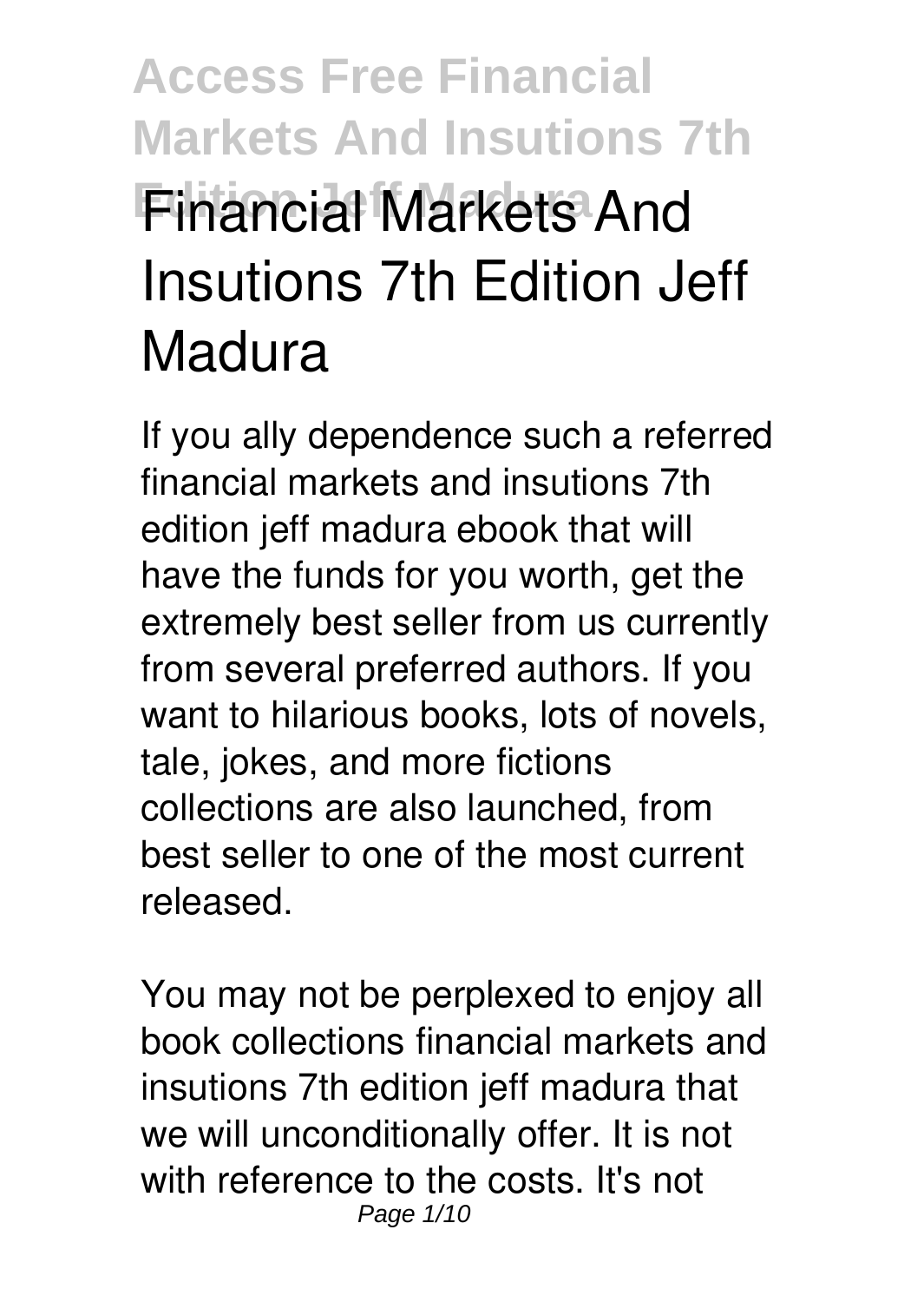**Guite what you craving currently. This** financial markets and insutions 7th edition jeff madura, as one of the most working sellers here will extremely be among the best options to review.

*Financial Markets And Insutions 7th* Create International Centre for Technology and Entrepreneurship India leading startup incubator has opened registrations for its prestigious startup accel ...

*iCreate kicks off 7th edition of the startup accelerator* India], June 17 (ANI/NewsVoir): iCreate (International Centre for Technology and Entrepreneurship), India's leading startup incubator has opened registrations for its prestigious startup accelerator ...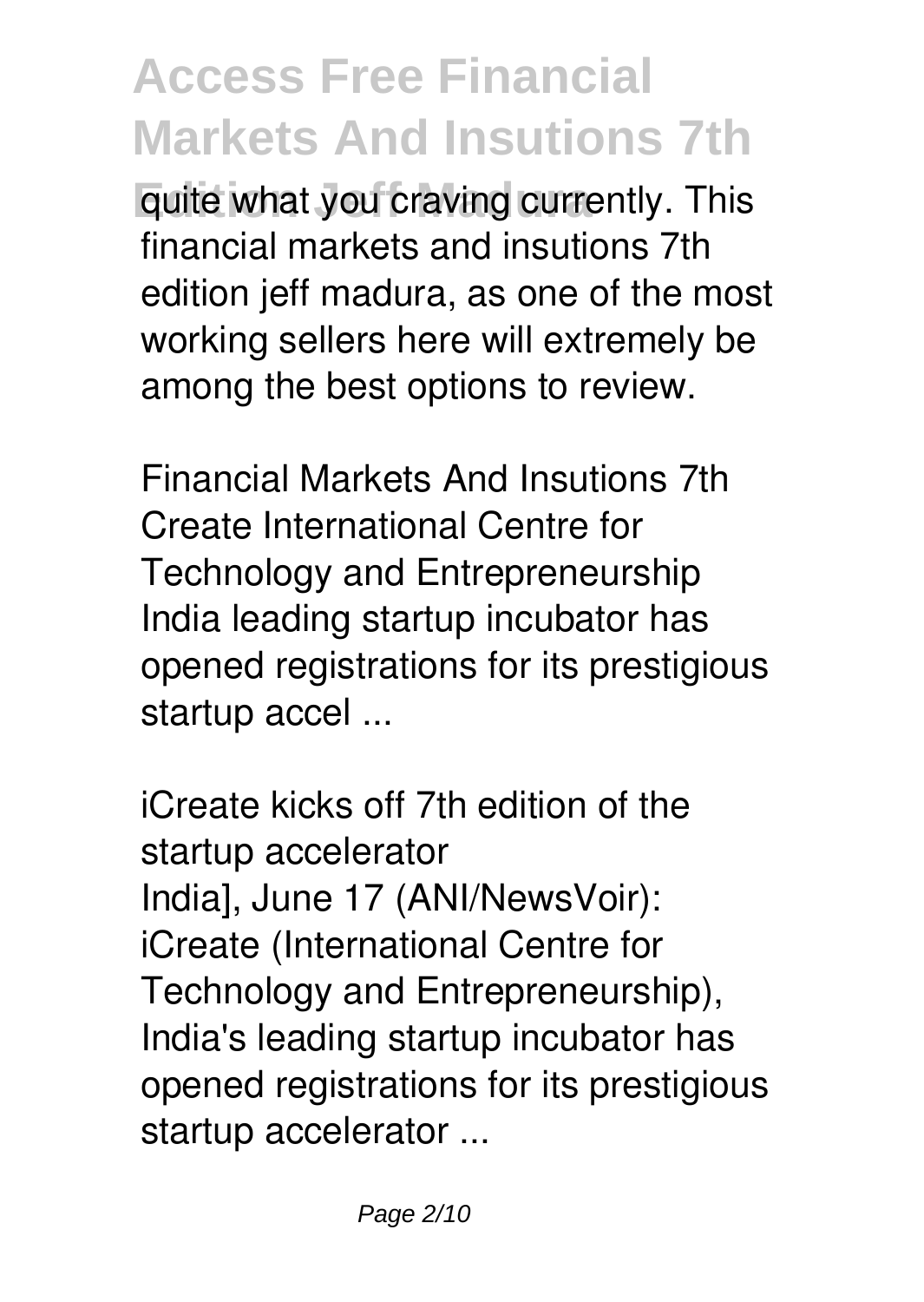**Edition Jeff Madura** *iCreate kicks off 7th edition of the startup accelerator programme; invites applications from early-stage startups* Corporate communications giant Broadridge has a new distributed ledger platform to streamline the trilliondollar repo market. It is already doing \$31 billion in daily volume.

*Broadridge's 'Blockchain' Platform Is Already Averaging \$31 Billion In Daily Repo Volume*

Three Roots Capital receives \$1.8M from U.S. Department of the Treasury to provide access to capital in economically distressed communities KNOXVILLE, TENN. (June 18, 2021) I This week, ...

*Knoxville Biz Ticker: Three Roots Capital receives \$1.8M from U.S. Department of the Treasury to provide* Page 3/10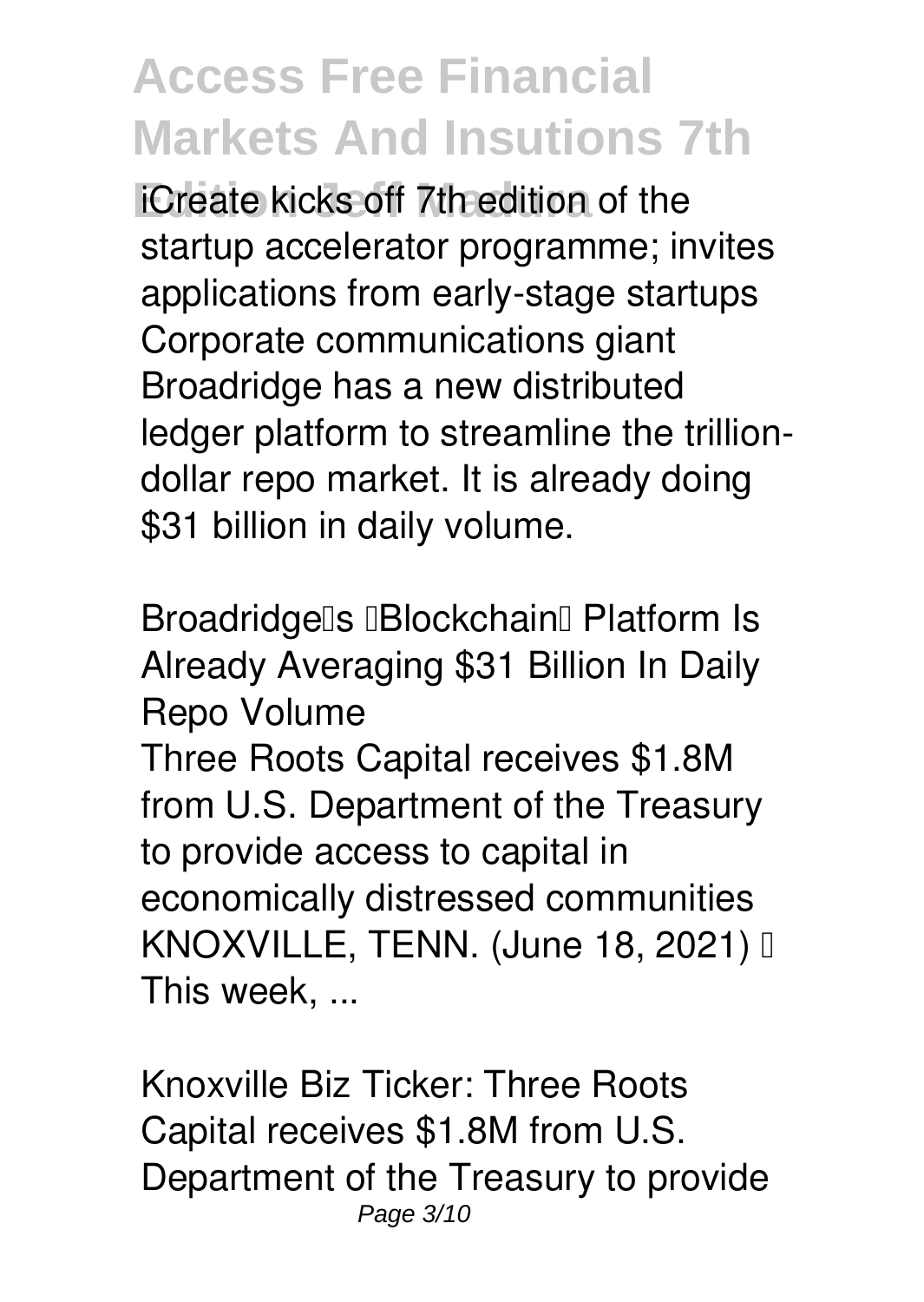**Edition Jeff Madura** *access to capital in communities* Foreside Financial Group, which is majority-owned Lovell Minnick, has acquired the compliance consulting practice of Golden Bear Consulting Group. The deal bolsters its offerings to private equity ...

*Lovell Minnick-backed Foreside acquires Golden Bear* Cabinet received an update on Zimbabwells Response to the Covid-19 Outbreak, which was presented by the Minister of Defence and War Veterans Affairs, Honourable OCZ Muchinguri-Kashiri, as the ...

*Cabinet approves ZimVac report* RTT's Financial Newswire is relied upon by some of the world's largest financial institutions, including banks, brokerages, trading platforms and Page 4/10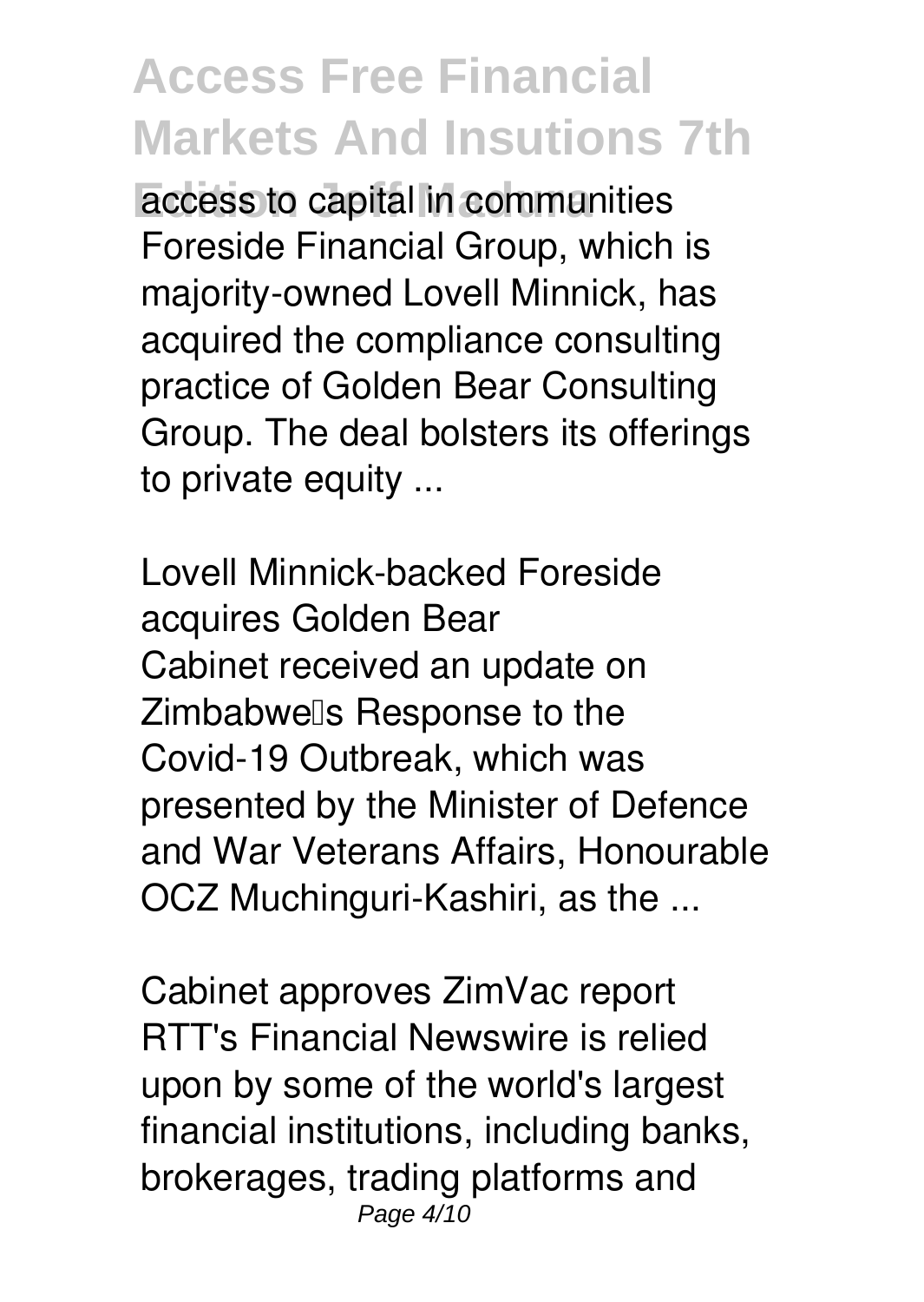**Access Free Financial Markets And Insutions 7th** financial exchanges. Sign up for our newsletter to ...

*Swiss Market Extends Gains To 7th Session, Closes At New All-time High* David Schwartz, the Chief Technology Officer (CTO) of Ripple revealed this feature to the public while sharing his vision on the 7th of June ... ledger amongst financial institutions, having ...

*PrimeXBT Lead Analyst Kim Chua: XRP Has More Reason To Moon As Ripple Proposes Smart Contracts Capability For XRPL* Duckhorn Portfolio reported its first results (Q3 earnings) as a public company highlighted by strong sales momentum. Here's why we rate shares of NAPA as a buy with 15% upside.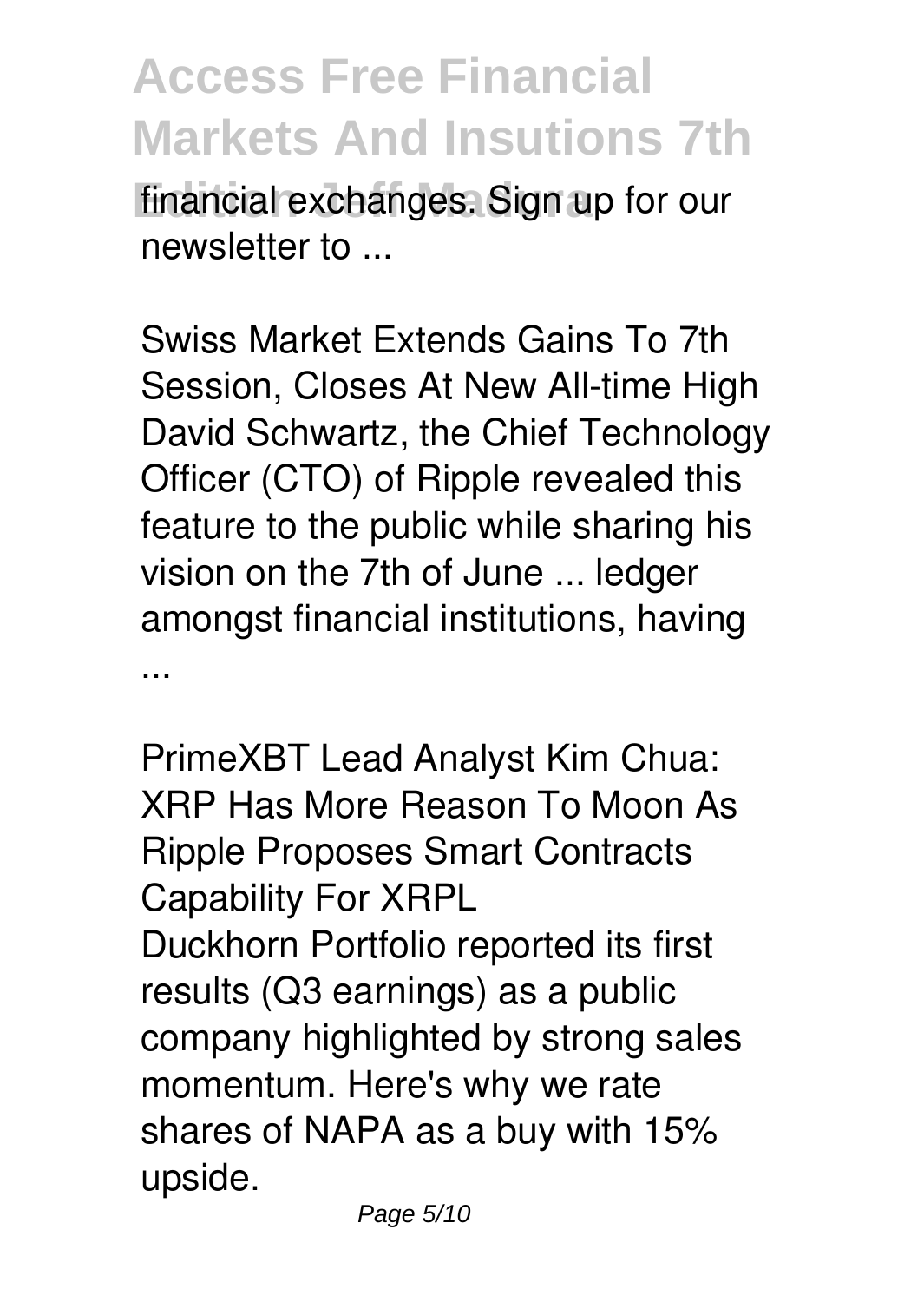**Access Free Financial Markets And Insutions 7th Edition Jeff Madura** *Duckhorn: More Upside As Luxury Wine Sales Take Flight* Most major Gulf markets rose in early trade on Wednesday, with Saudi stocks extending gains into a seventh session amid rising oil prices.

*MIDEAST STOCKS Saudi stocks extend gains, most major Gulf markets up in early trade*

EWFF showed two magazine covers positive portrayal of bitcoin and other cryptocurrencies. We labeled it bearish for bitcoin<sup>®</sup>s immediate prospects. Last month, we added that bitcoin<sup>®</sup>s <sup>[</sup>Great Arrival<sup>[1</sup>...

*The bitcoin crime wave hits* In the results of Institutional Investor magazines 2021 All-Asia Research Team annual survey announced Page 6/10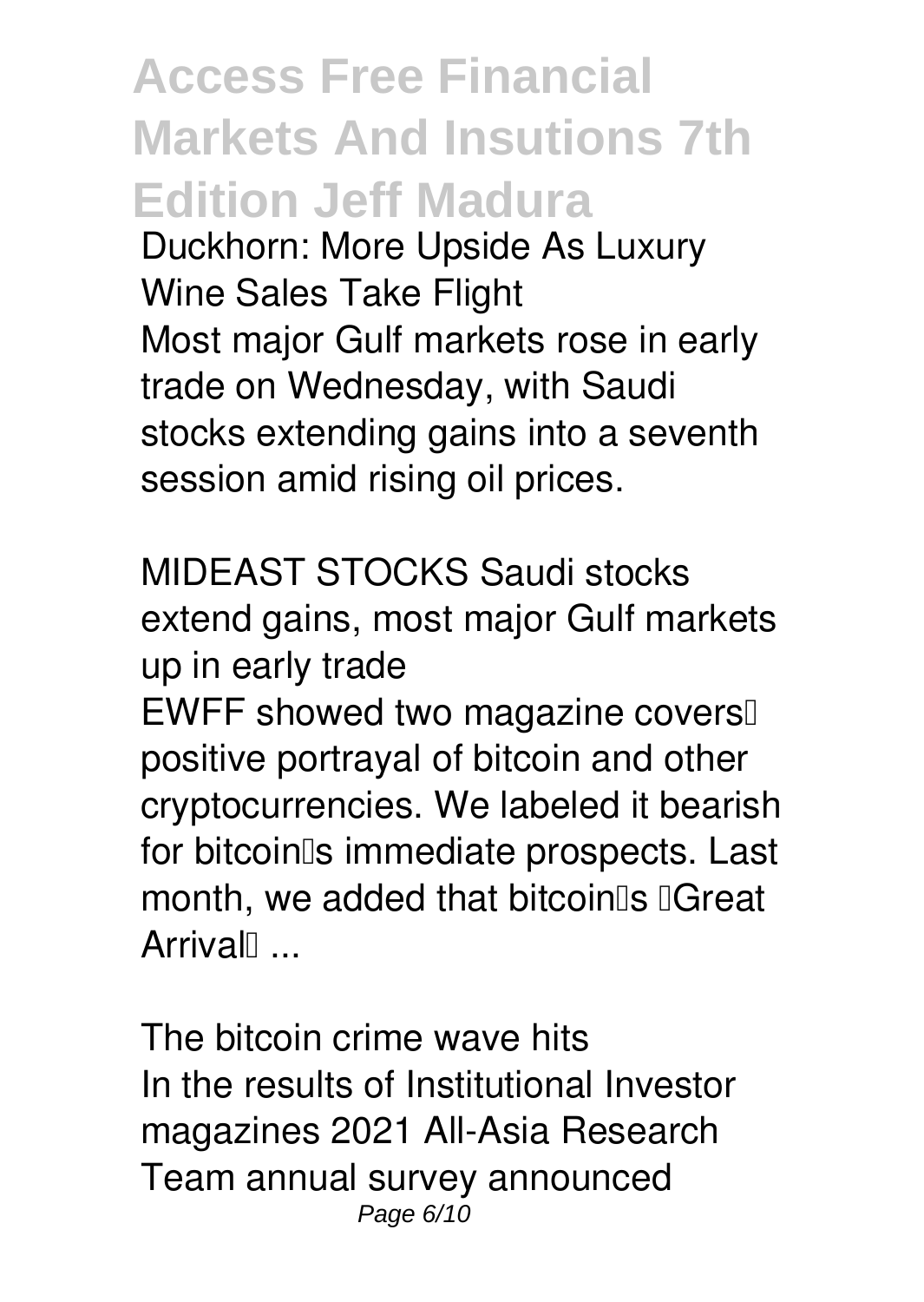**Edition Jeff Madura** today, Morgan Stanley Asia Research teams ranked No.1 for the seventh consecutive year.

*Morgan Stanley 1st to top Institutional Investor's All-Asia Research Rankings for 7 years* Foreside Financial Group, LLC (Foreside), a provider of governance, risk management, and compliance service and technology offerings to clients in the ...

*Foreside Acquires Golden Bear Consulting Group* The donations to the Congress for the year 2019-20 financial year corresponds to five times less than what the BJP received. This is the seventh ... least 14 educational institutions also donated ...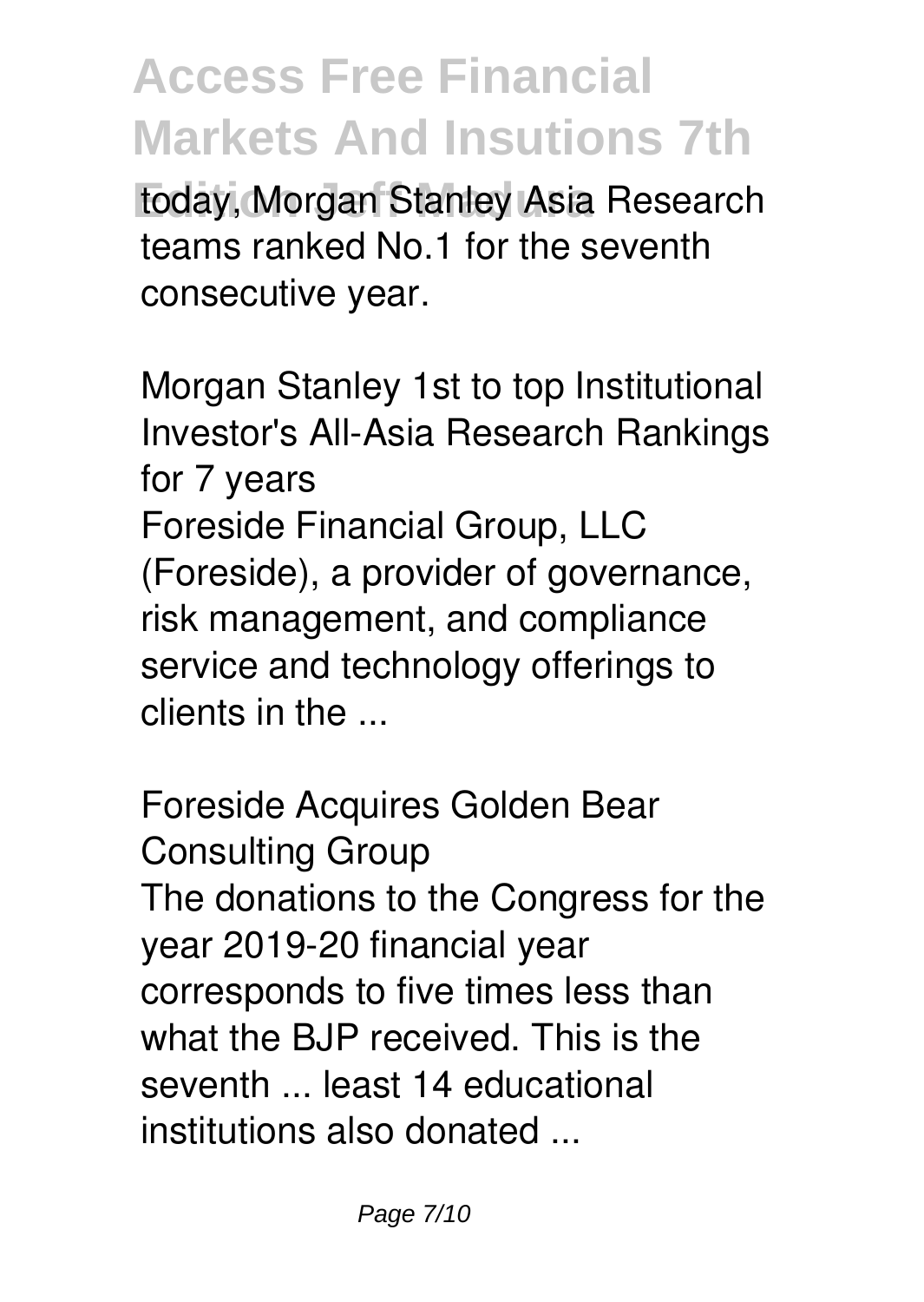**Political donations: BJP tops list for** *seventh year in a row, leads Congress by a margin of 500 per cent* In the seventh year of the Prime ... across several platforms. RTT's Financial Newswire is relied upon by some of the world's largest financial institutions, including banks, brokerages, trading ...

*Amazon Prime Day Countdown Starts With Early Release Deals* Shriram Transport Finance Company raises Rs 2000 cr via QIP. Board also approves Preferential Issue to Shriram Capital (Promoter) of Rs.500 cr. Shriram Transport Finance Limited (STFC) has ...

*Shriram Transport Finance Company raises Rs 2000 cr via QIP, DETAILS HERE*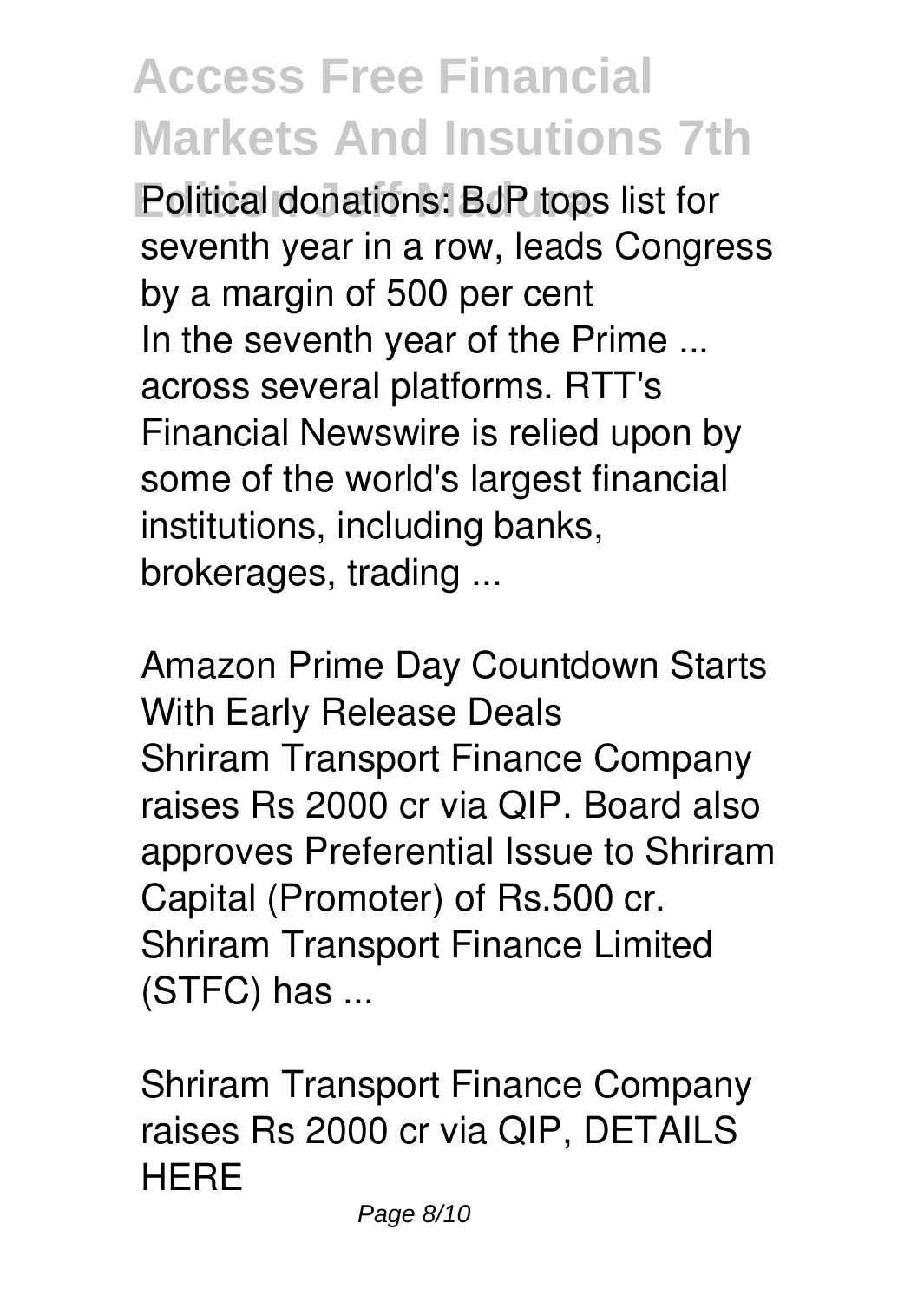The winners were determined by a distinguished panel of institutional investors from development finance institutions ... unparalleled heritage in growth markets, set within a culture of active ...

*Atlas Renewable Energy's D&I program recognized with LAVCA's 2020 Gender Diversity Award* This batch of iIA is the 7th edition of the accelerator programme ... covers the spectrum of idea validation, idea refinement, financial assumptions, resource management, team building, market ...

*iCreate kicks off 7th edition of the startup accelerator programme; invites applications from early-stage startups* Cabinet received an update on Zimbabwe's Response to the Covid-19 Page 9/10